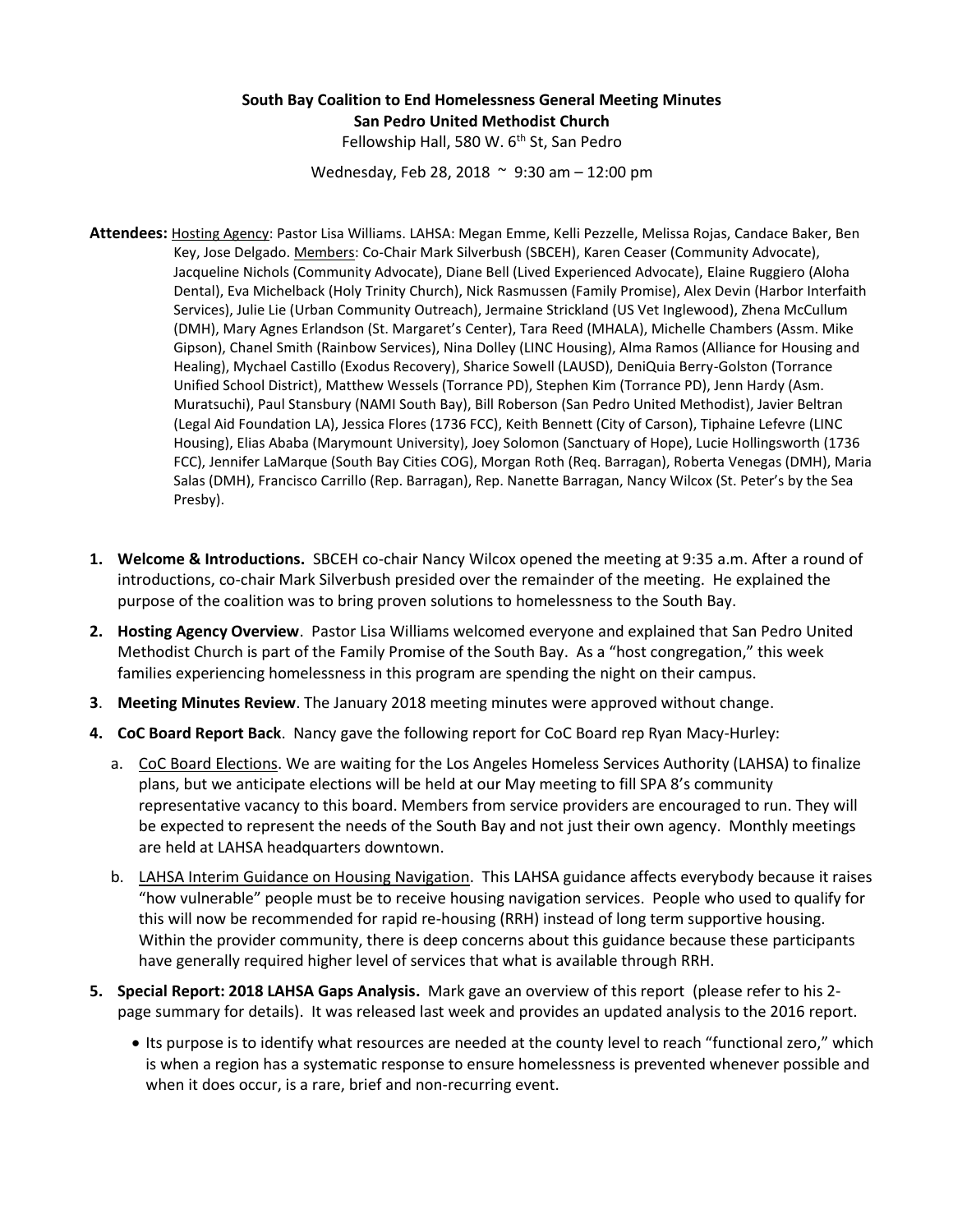- This year's report had a special emphasis at examining Veterans and youth. It looks at three main populations: Non-Veteran Adult Head of Households, Non-Veteran Youth Head of Households, and Veteran Households. Within each of these populations the analysis was further broken down by individuals and families.
- Measure H funding allocations between the various 21 county strategies are heavily influenced by this report. The VA will be looking at how to fill the Veteran Household gaps as well.
- Data was pulled from HMIS. Subject matter experts were utilized to verify the modeling accurately. The report did not examine the number of affordable housing units required, nor did it go into the specific needs of subpopulations such as people with mental illness or substance abuse.
- Diversion and prevention were the trickiest to understand because these programs are new so their effectiveness is harder to model.
- Some assumptions made: the average emergency shelter length of stay is 80-90 days; RRH aid will be given for an average of 6 months per participant.
- The need for RRH went up tremendously from the 2015 report (78%). A factor for this large change was this intervention was only used for Veteran programs during 2014.
- Transitional programs are still used for youth and survivors of domestic violence.
- **6. Advocacy Committee Report Back**. Paul Stansbury covered several topics:
	- He gave an update on several state and federal funding bills, including SB 35 and SB 167. SB 35 creates a streamlined, ministerial approval process for infill developments in cities that have not met their regional housing needs assessment numbers. SB 167 prohibits local agencies from disapproving qualifying affordable housing projects unless specific findings or hardships can be made.
	- Many board and care facilities are going out of business because of the high costs to run them.
	- The County Board of Supervisors has voted to urge the state to expand the definition of "gravely" disabled" in order to give officials more power to forcibly treat mentally ill homeless people. We have invited DMH Service Area 8 Chief Dennis Murata to our April general meeting to address this.
	- Paul noted the series of homelessness articles published by the *LA Times* and *Daily Breeze* paper.
- **7. Co-Chairs' Report**. Nancy gave an update on the Supportive Housing Bus Tour held on February 14th, and the City Homeless Planning Grants awarded to seven SPA 8 cities.
- **8. Member Announcements**. The following announcements were made:
	- a. Maria Salas spoke about San Pedro DMH's May 23<sup>rd</sup> Mental Health resource fair.
	- b. Nancy attended the grand opening of 1736 Family Crisis Center's emergency shelter for unaccompanied youth ages 10-17 near Mar Vista.
	- c. Alex Devin announced the homeless resource fair being held in Hawthorne on April  $18<sup>th</sup>$ .
	- d. Keith Bennett invited everyone to tommorow's Veterans Village groundbreaking at 600 W. Carson.
- **9. Guest Speaker**: Representative Nannette Barragan thanked everyone for their efforts in working with those experiencing homelessness.
	- Congress is cutting funding for affordable housing, health services, HOME program, and Veterans programs.